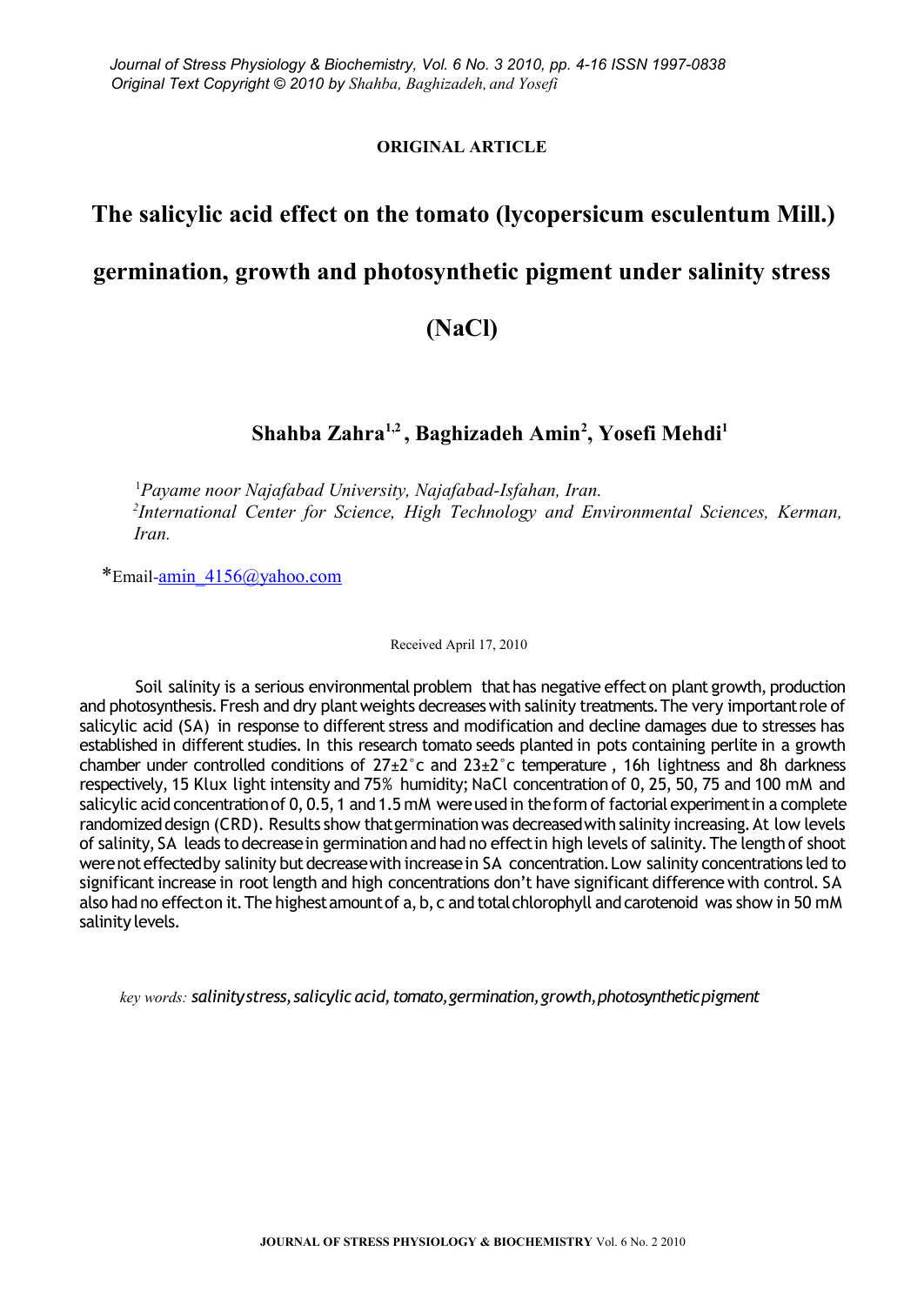#### **ORIGINAL ARTICLE**

## **The salicylic acid effect on the tomato (lycopersicum esculentum**

## **Mill.) germination, growth and photosynthetic pigment under**

**salinity stress (NaCl)**

### **Shahba Zahra1,2 , Baghizadeh Amin<sup>2</sup> , Yosefi Mehdi<sup>1</sup>**

<sup>1</sup>*Payame noor Najafabad University, Najafabad-Isfahan, Iran. 2 International Center for Science, High Technology and Environmental Sciences, Kerman, Iran.*

\*Email-amin\_4156@yahoo.com

Received April 17, 2010

Soil salinity is a serious environmental problem that has negative effect on plant growth, production and photosynthesis. Fresh and dry plant weights decreases with salinity treatments. The very important role of salicylic acid (SA) in response to different stress and modification and decline damages due to stresses has established in different studies. In this research tomato seeds planted in pots containing perlite in a growth chamber under controlled conditions of  $27\pm2^{\circ}$ c and  $23\pm2^{\circ}$ c temperature, 16h lightness and 8h darkness respectively, 15 Klux light intensity and 75% humidity; NaCl concentration of 0, 25, 50, 75 and 100 mM and salicylic acid concentration of 0, 0.5, 1 and 1.5 mM were used in the form of factorial experiment in a complete randomized design (CRD). Results show that germination was decreased with salinity increasing. At low levels of salinity, SA leads to decrease in germination and had no effect in high levels of salinity. The length of shoot were not effected by salinity but decrease with increase in SA concentration. Low salinity concentrations led to significant increase in root length and high concentrations don't have significant difference with control. SA also had no effect on it. The highest amount of a, b, c and total chlorophyll and carotenoid was show in 50 mM salinity levels.

*key words: salinity stress, salicylic acid, tomato, germination, growth, photosynthetic pigment*

Salinity is an important ecological factor because limits nutrition production (Yokoi et al., 2002). High salinity , influences soil penetration decline

soil water potential and leads to physiological drought and lead to dead in worst condition (Yusuf et al., 2007). The most important agent of soil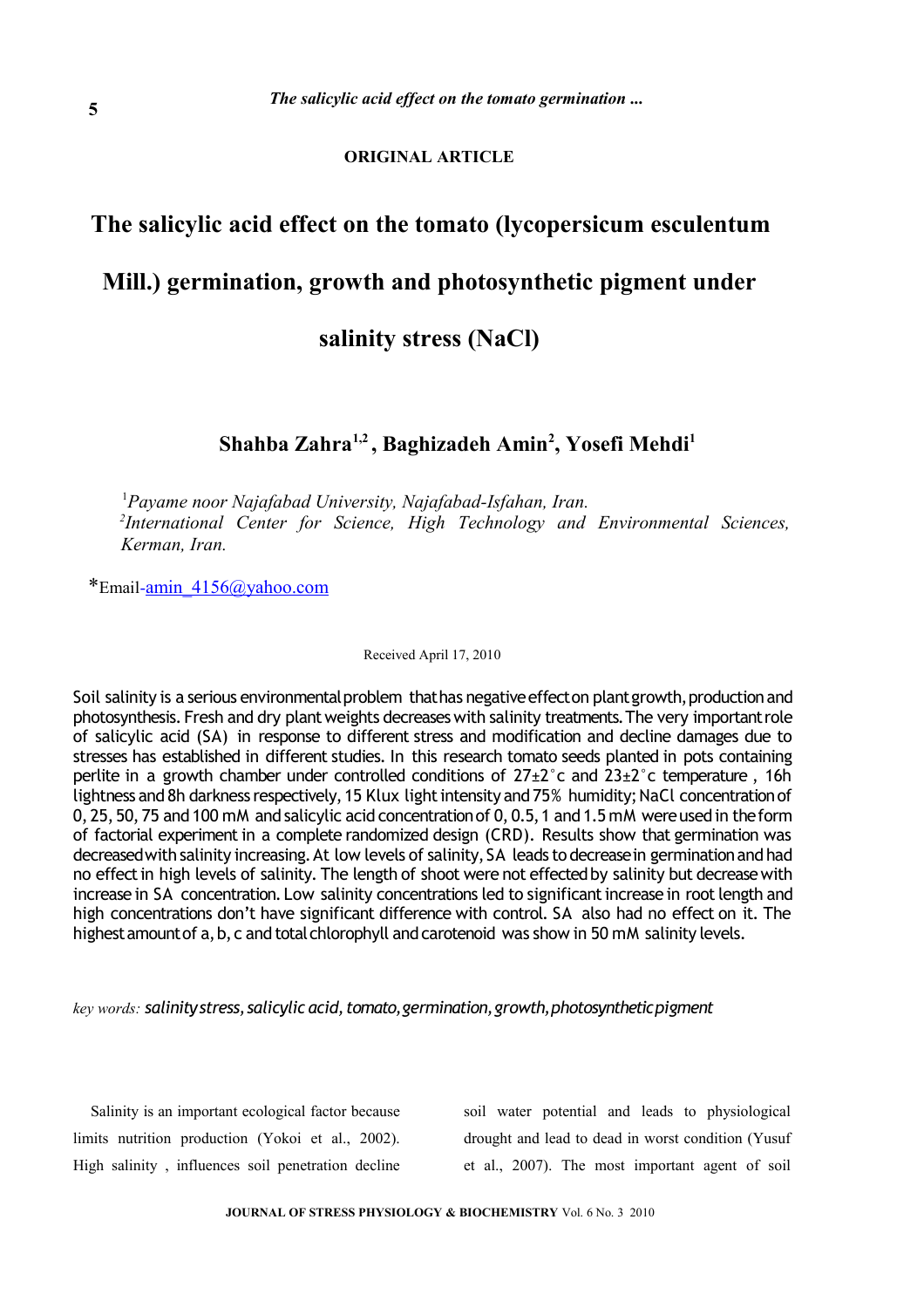salinity is sodium chloride therefore the study about it is necessary (Dantas et al., 2005). Germination assessment of control and exposed to salt seeds are used as a sign of some species and varieties resistance to salinity. Root and shoot length are most important parameter for salinity stress. Salinity stress inhibits plants growth(The length and fresh weight of root and shoot) but root length is more influenced than shoot length (Jamil et al., 2006). Soil salinity is reported as a destroyer of photosynthetic organization in several levels like pigments, stomata operation, gas exchange, thylakoid membrane structure and operation, electron conduction and enzyme (Lakshima et al., 1996; Roger et al., 1998). SA is a plant phenol and is used for rising plant resistance to undesirable effects of biotic and abiotic stresses and participates in regulation of plant physiological stages. SA has significant effect on different aspects of plant life like plant growth and development, photosynthesis, evaporation, ion transmission and absorption; also causes to special changes in leaf anatomy and chloroplast structure (Sakhabutdinova et al., 2003). In this research the effect of salinity and SA on germination, growth and photosynthetic pigments was studied on tomato plant that is relatively sensitive plant to salinity.

#### **MATERIALS AND METHODS**

#### **Seed tomato germination study**

At first germination papers were put in Petri dishes and were sterilized in oven with 180°c temperature. Then seed sterilized with sodium hypo chloride and seeds with same size were chose and soaked in SA concentrations for 12h and 60 seeds were transferred with sterile pincers and specific space into Petri dishes and closed the door of Petri dishes; then were placed in germinator (made of Tehran GROUC company) in 30±2°c temperature and 16/8

hours photoperiod lightness and darkness respectively.

#### **Germination percentage Account**

About 72h later, germinated seeds in every petri were counted and the percentage of seeds germination were accounted with use of relation 1.

Germination percentage = number of germinated seedsnumber of whole seeds  $\times$  100

#### **Planting**

At first, the seeds were disinfected with hypo chloride sodium, and then 5 seeds were planted in each pot containing perlite and kept in a growth chamber under controlled conditions of  $27 \pm 2^{\circ}$ C, 23  $\pm 2^{\circ}$ C temperatures, 16 h lightness, 8 h darkness, respectively, 15 Klux light intensity and 75% humidity. Then the pots were irrigated with deionized water and nutrient solution, with 6.5 pH every two day for one month. NaCl factor at 5 levels including 0, 25, 50, 75, 100 mM and salicylic acid treatment at 4 levels including 0, 0.5, 1 and 1.5 mM were used. The experiment was performed as factorial in the form of completely random plan (CRD Design) with 3 repetitions (60 pots). Salicylic acid treatments were sprayed on the leaves every two days for two weeks, and then different levels of salinity factor were used every two days with nutrient solution for 15 days.

Measurement of root and shoot length to sample were harvested of each pot (120 sample, totally). The root and shoot lengths were measured with ruler. The average of root and shoot lengths were account in this 2 samples and were reported in centimetre.

#### **Measurement of photosynthetic pigments; Chlorophyll and carotenoid based on Lichtenthaler, 1987 method**

0.2 g of leaf and root fresh tissue were weighted by laboratory subtle scale (satrius) BP211D model with 0.0001g accuracy. Each sample was grinded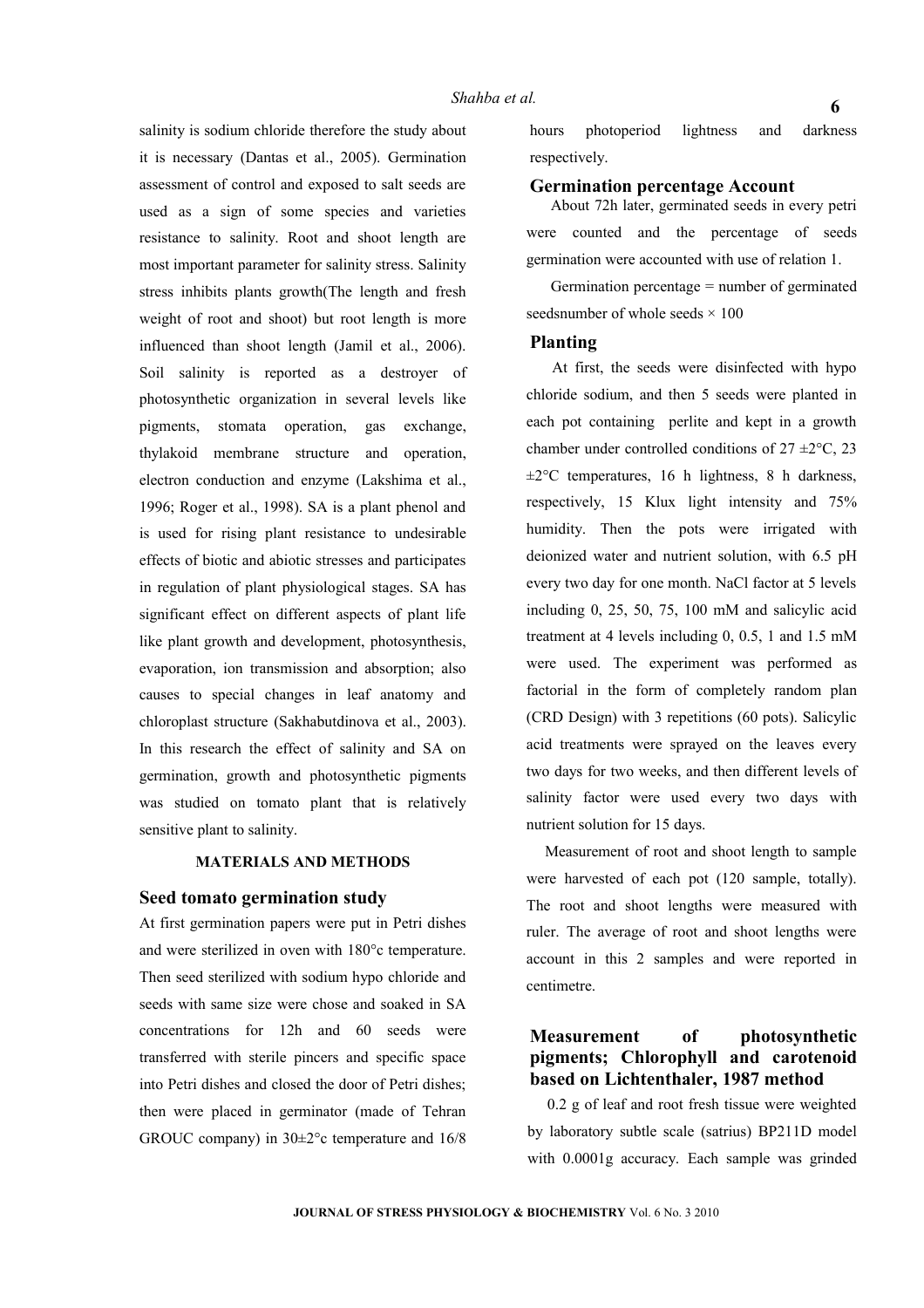with 80% acetone in a china mortar, then its content were filtered by watman paper number 1. after that another 5 ml acetone were added to it and the solution volume became 15 ml. this solution contains a and b chlorophyll and carotenoid. 3ml of this solution were poured in covet. The solution absorption were determined in 663.2, 646.8 and 470 nm by spectrophotometer system. 80% acetone were used as blank solution for spectrophotometer setting. Concentration of this pigments were accounted with relation 2.

Chl.<sub>a</sub>( $\mu$ g.ml<sup>-1</sup>) =12.5A<sub>663.2</sub> -2.79 A<sub>646.8</sub> Chl<sub>,b</sub>(μg. ml<sup>-1</sup>) = 21.51A<sub>646.8</sub> – 5.1 A<sub>663.2</sub>

Chl.<sub>Total</sub>( $\mu$ g. ml<sup>-1</sup>)= Chl.<sub>a</sub> + Chl.<sub>b</sub>

 $Car(µg.ml<sup>-1</sup>) = (1000A<sub>470</sub> - 1.8Chl<sub>a</sub> - 85.02Chl<sub>b</sub>) /198$ **Relation 2**: formula of a,b and total chlorophylls and carotenoids measurement

Concentrations were determined according to microgram per mili liter plant extraction. results of photosynthetic pigments, measurement were account according to milligram per fresh weight gram (mg/g fw).

#### **Statistical analysis**

In this study, the total number of experiments was done in different stages in completely randomized design with 3 repetitions; and the htest considers the reciprocal effect of Salicylic acid and salinity on different parameters as factorial. The levels of 0, 25, 50, 75, 100 mM of salinity were used and the levels of Salicylic acid were 0, 0.5, 1, 1.5 mM. The comparison of means was done with Duncan test to SPSS 12.0 software in probability level of 1%. For drawing graph, we used Excel 2003 software.

#### **RESULTS AND DISCUSSION**

#### **Germination percent**

According to fig1 germination was decreased, with salinity increasing. So that, 0 mM salinity level , has highest germination percentage and in 100 mM

salinity level, germination became zero. In 0, 50, 75 and 100 mM salinity levels, SA doesn't create any significant change but in 25 and 50 mM salinity levels, SA decreased germination.

#### **Shoot length**

Only SA could affect on shoot length and shoot length was decreased with SA increasing (Fig. 2). Fig. 3 shows tomato plants at the end of treatment period.

#### **Root length**

Only salinity could have significant effect on root length. 25 and 50 mM salinity concentrations caused to significant effect on root length (Fig. 4).

#### **Chlorophyll a**

Only salinity could affect on chlorophyll a. according to Fig 5, 50 mM salinity concentration has most amount of chlorophyll a. other levels don't have significant difference with each other.

#### **Chlorophyll b**

Only simple effects of salinity and SA on Chlorophyll b were significant. 50mM salinity level had highest Chlorophyll b amount and other levels don't have significant difference (Fig. 6a)

SA in1 and 1.5 concentrations caused increase and decrease in Chlorophyll a respectively. other levels had no significant difference with each other (fig.6b).

#### **Total chlorophyll**

According to fig.7a, 50mM salinity concentration had significant increase and other levels had no significant deference relatively. 1.5mM SA concentration led to increase in total chlorophyll and 1mM SA concentration caused it (fig. 7b).

#### **Total chlorophyll**

According to fig.7a, 50mM salinity concentration had significant increase and other levels had no significant deference relatively. 1.5mM SA concentration led to increase in total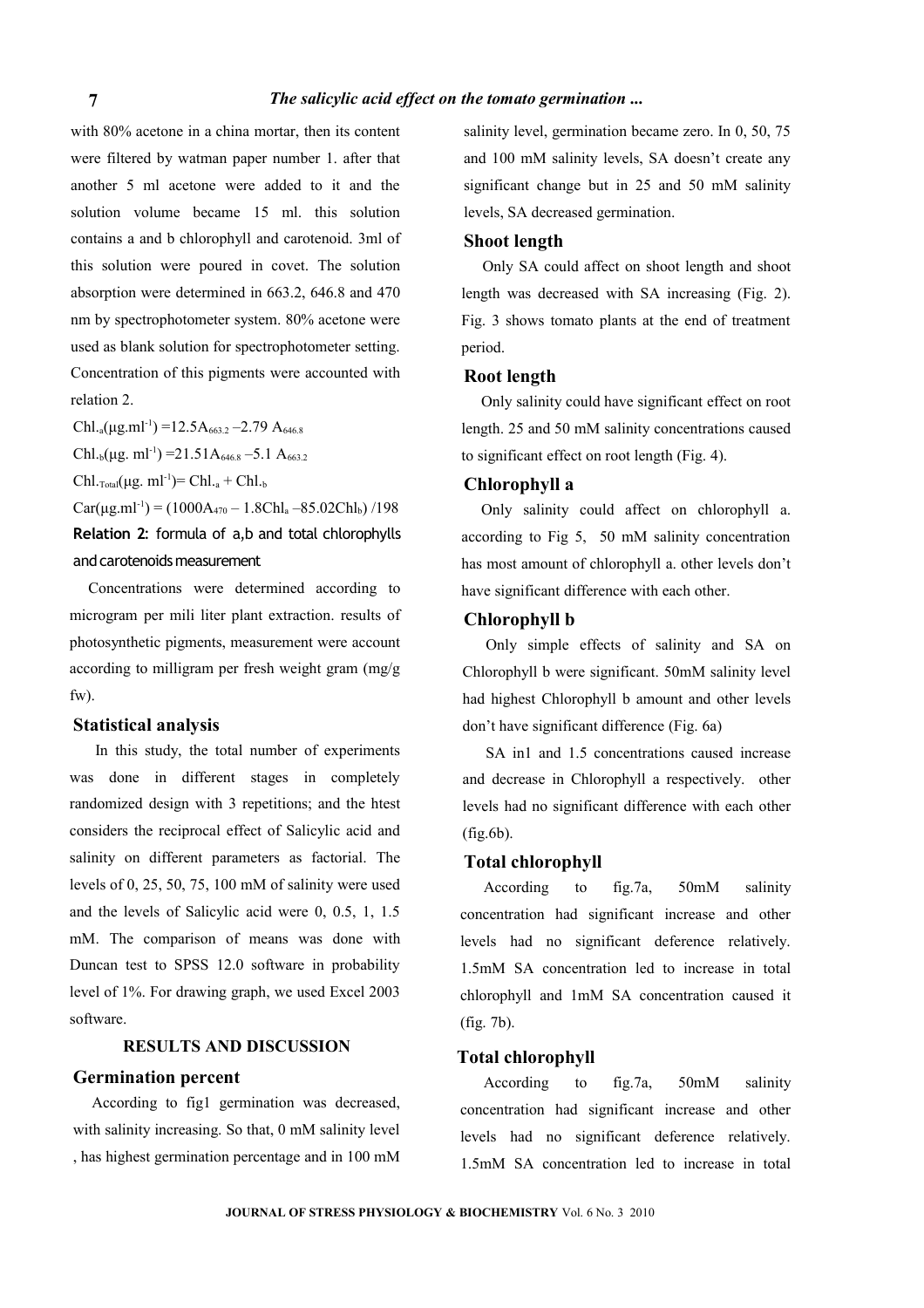chlorophyll and 1mM SA concentration caused it (fig. 7b).



**Fig. 1.** Effect of NaCl salinity and SA on the germination percentage of tomato seeds



**Fig.2.** Effect of different SA concentrations on shoot length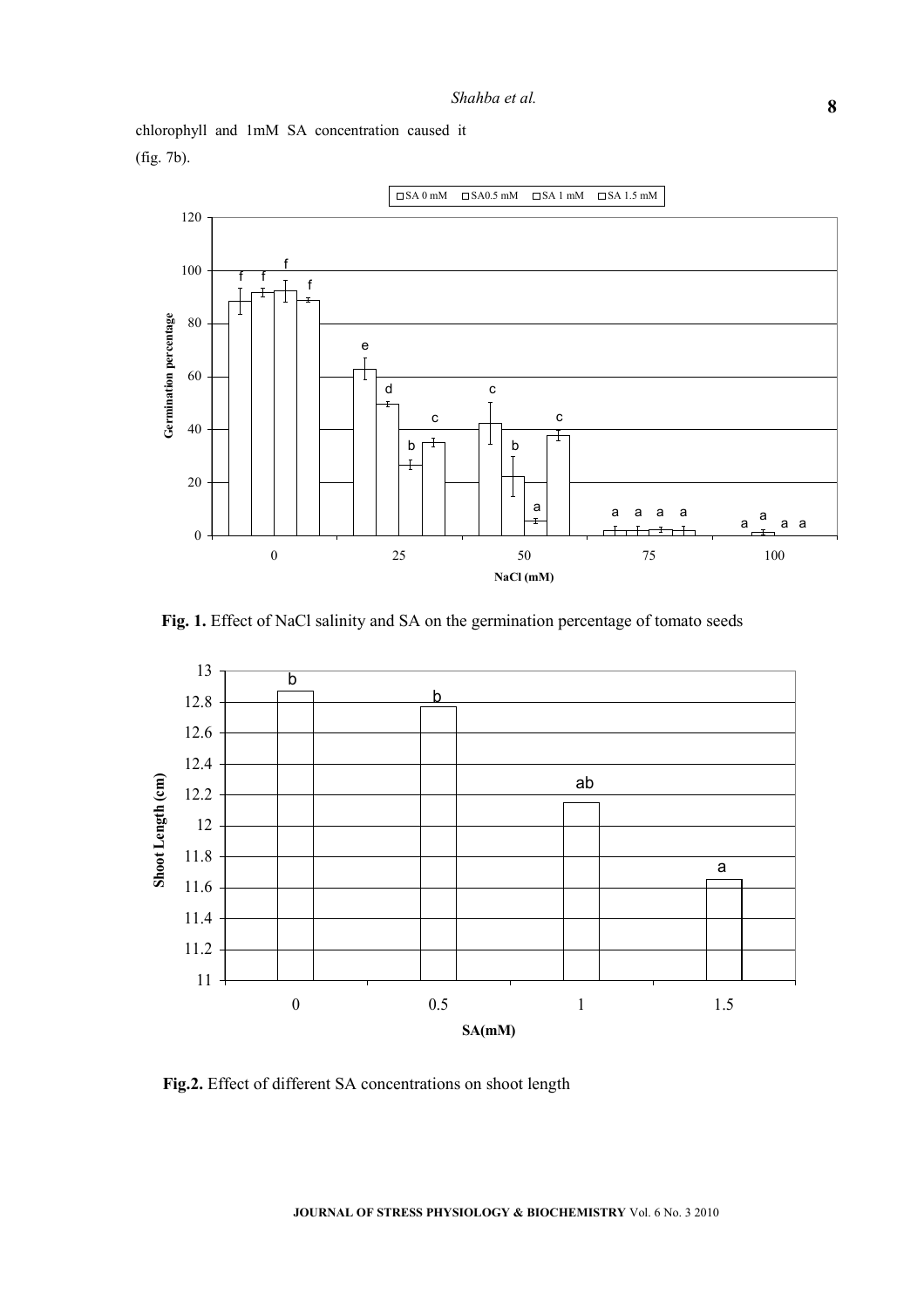















**0 mM 25mM 50mM 75mM 100mM**

**Fig.3.** Effect of different treatment of NaCl and SA on tomato growth at end of treatment period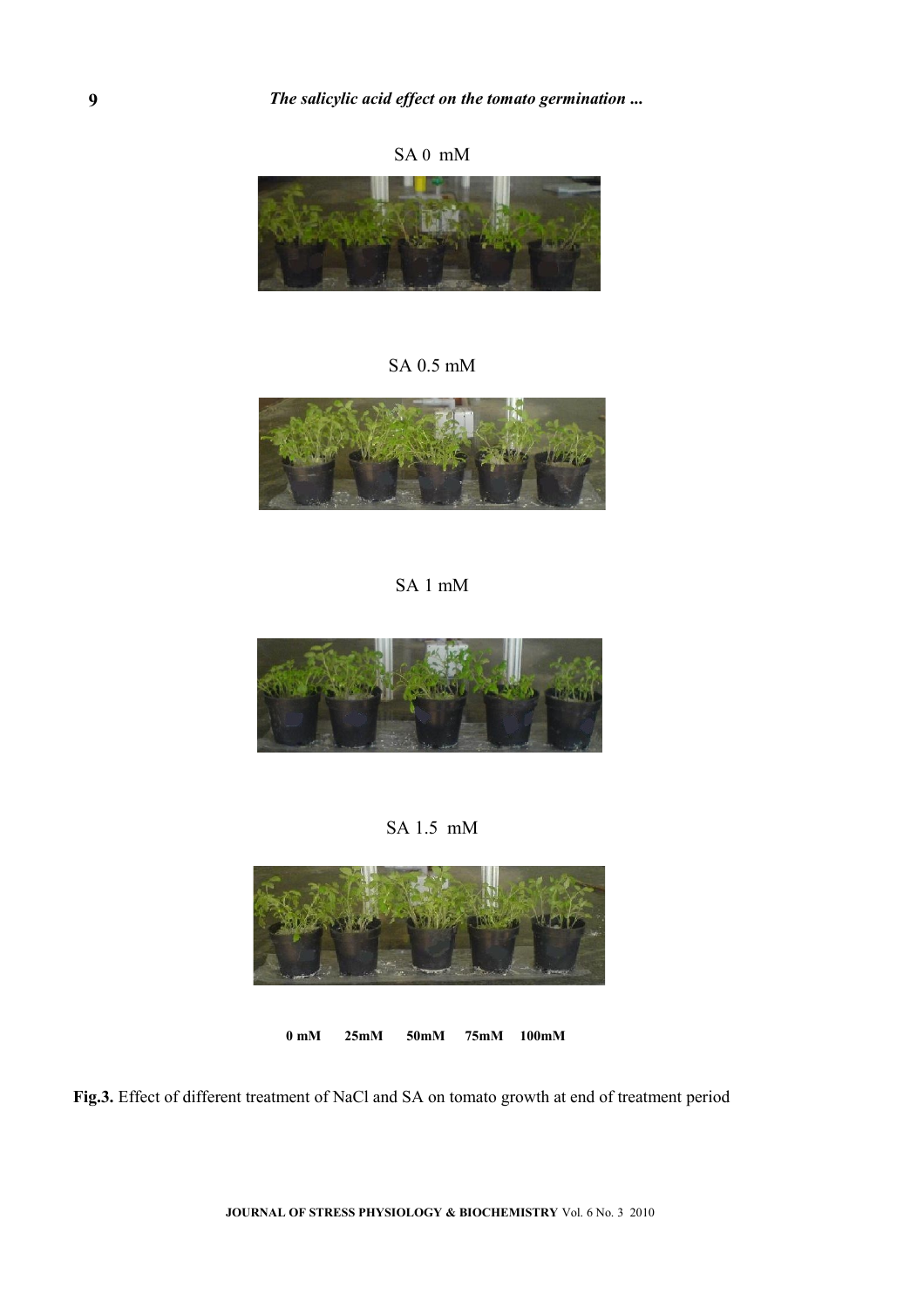

**Fig.4.** Effect of different NaCl concentrations on root length



**Fig.5.** Effect of different NaCl concentrations on chlorophyll a content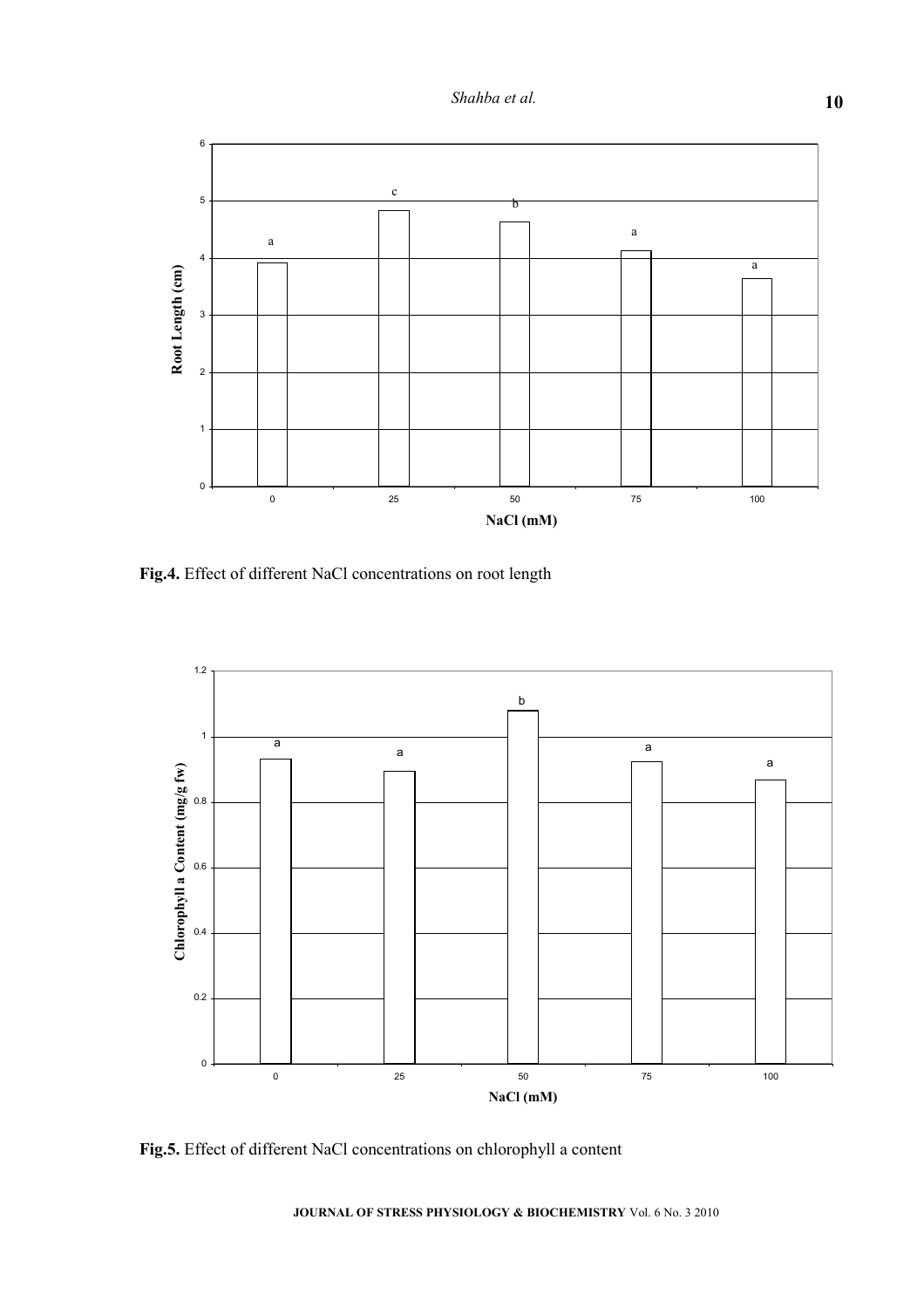

**Fig.6a.** Effect of different NaCl concentrations on chlorophyll b content



**Fig.6b.** Effect of different SA concentrations on chlorophyll b content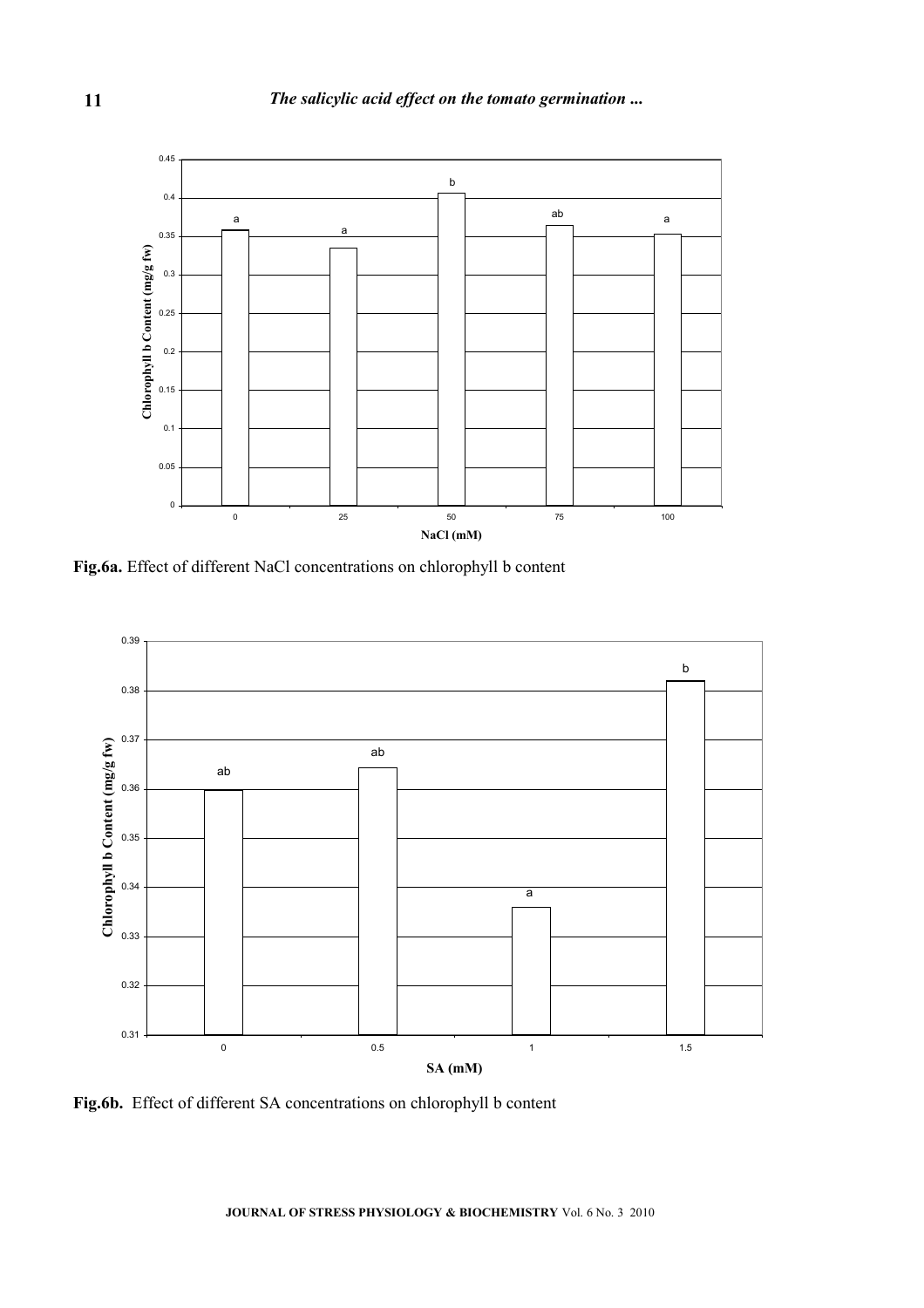

**Fig.7a.** Effect of different NaCl concentrations on total chlorophyll content



**Fig.7b.** Effect of different SA concentrations on total chlorophyll content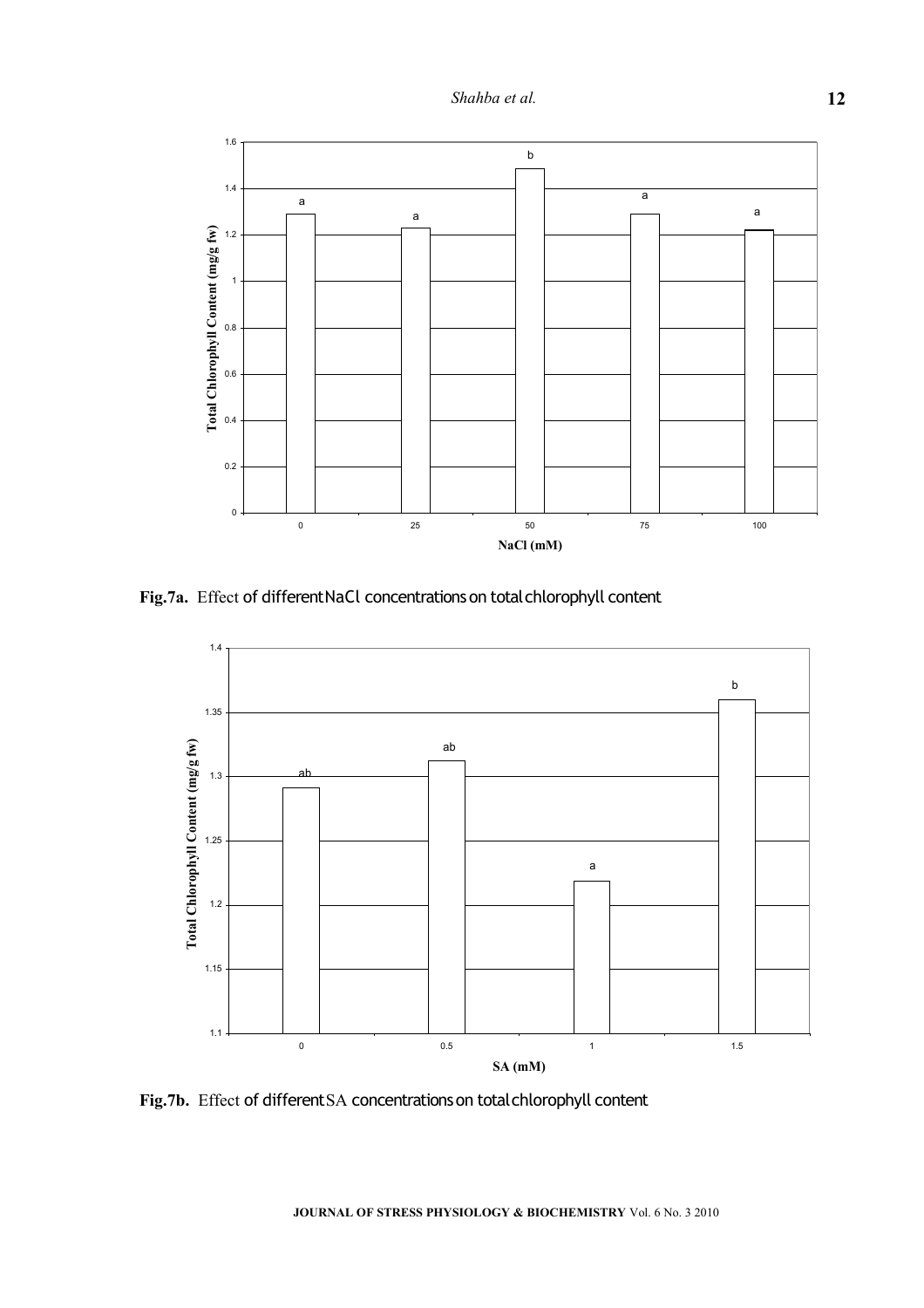

**Fig.8.** Effect of NaCl salinity and SA on carotenoid content

#### **Carotenoid**

Fig.8 shows that in high salinity levels (75and100mM). carotenoid content decreased , 50mM salinity level has the most carotenoid content. in 0 and 50mM salinity levels, SA caused to increase and in 75 and 100mM salinity levels caused to decrease carotenoid content.

#### **Discussion**

#### **Germination**

Salinity hearts seed germination. One of the most worldwide spread methods for determination of plant tolerance to salts is the germination percentage in salt solutions (dantas et al.,2005).salt affects seed germination via osmotic stress(jamil et al., 2006). There are many reports about delay and decrease in various plants germination under salt stress(puppala et al.,1999)and (volkmar and miller,2001).study of various cultivar germination cowpea(vigna unguiculata L.) under salt stress shows that

germination of Pitiúba, Epace 10 and Canapu seeds decreased, respectively, 6.1, 10.7 and 25% when treated with NaCl 100mol m-3 (dantas et al.,2005).this research shows that germination was decreased with salinity increasing, and SA decreased germination in 25 and 50 mM salinity levels,. The most important enzymes in plant seed germination inductance is  $\alpha$ -amylase that its action is influenced by salt stress.ion such as Na<sup>+</sup>bonds to active place of this enzyme leads to decreased activity and destroyed structure of this enzyme (saboury and karbassi, 2000). It is also assumed that in adition to toxic effects of certain ions, higher concentration of salt reduces the water potential in medium with hinders water absorption by germination seeds and thus reduces germination (jamil et al., 2006). SA is an effective inhibitor of ethylene biosynthesis and do it via effect on ACC- synthethas enzyme (Raskin et al., 1992). Since ethylene manner as a germination stimulator in many seeds are defined , the absorbed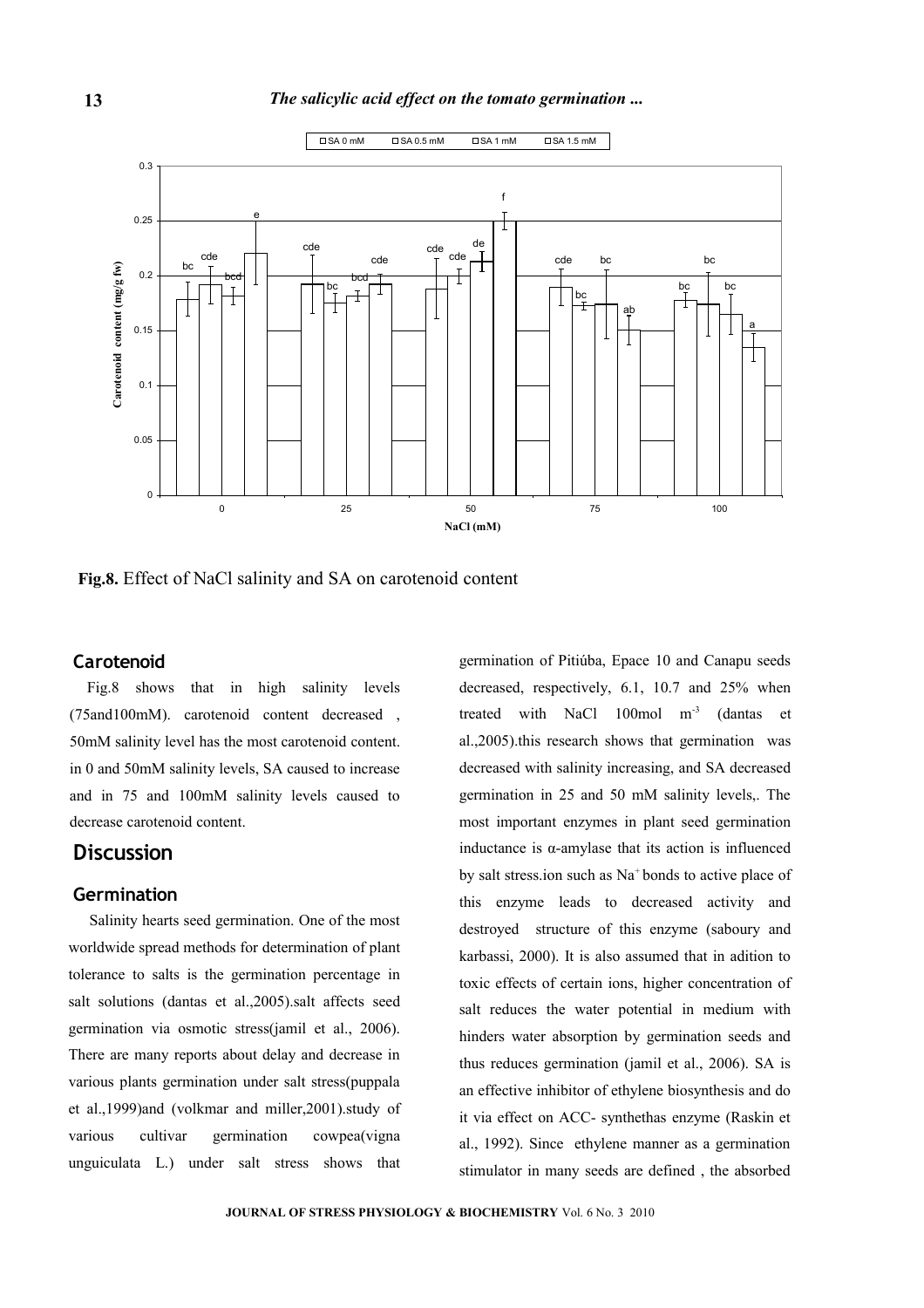decrease in germination percentage in this research may be result of ethylene biosynthesis inhibition. In study of salt effect on sugar beet, cabbage and amaranth, specific difference were absorbed in germination beginning and end times. SA is germination stimulator (sakhabutdinova et al., 2003). Other researches show that salicylates don't have increasing effect on germination but Pretreating seeds with salicylates such as acetylsalicylic acid, 2,6-dihydroxybenzoic acid and salicylic acid all promote germination at a limiting temperature of 5°C (Rajasekaran et al., 2002).

#### **Shoot and root length**

Salinity and water deficiency led to decrease plant metabolic activities and finally decrease plant growth (hossein et al., 2007). Exogenous salicylic application in S24 wheat cultivar, increase growth and neutralize salt stress while there are no increase in growth with SA application in MH-29 durum wheat cultivar (arfan et al., 2006). SA led to ABA level increase in plant under salt stress and decrease stress harmful effect on growth (inal ,2002). Salt stress leads to decrease root and shoot length in sugar beet and amaranth but root length is effected more than shoot length. The reduction in root and shoot development may be due to toxic effects of the NaCl used as well as unbalanced nutrient uptake by the seedlings (jamil et al., 2006). pretreatment of wheat plants with SA increased the level of cell division within the apical meristem of seedling roots which caused an increase in plant growth (sakhabutdinova et al., 2003). In this research only SA could have significant effect on shoot length so with SA increasing, shoot length decreased, that shows salinity in this concentration and during treatment couldn't effect on shoot length. Only salinity could have effect on root length so 25mM and 50mM salinity concentrations cause to shoot significant increase. Salt stress leads to decrease of green been length and a pretreatment of SA, significantly increases it (Stanton, 2004). SA significantly increase plant growth either in stress and without stress conditions. This effect probably related to SA inhibition of  $Cl^-$  and  $Na^+$  absorption and its help for Mg,Fe,Mn,N and Cu absorption or results from its effect on lipid peroxidation and membrane permeability (Gunes et al., 2007).

#### **Pigment contents**

Photosynthesis is a key line in plant that influence by salt stress. Salinity leads to decrease chlorophyll content that is because of increase chlorophyllas activity and digression of metabolic machine toward producing nitrogen compound such as proline because glutamate is subscriber precursor of chlorophyll and proline biosynthesis and salt leads to more activity of proline synthesis line. Decrease of chlorophyll a content is more than chlorophyll b that showed more sensitive of chlorophyll a (Alpaslan et al., 1996).  $H_2O_2$  and OH are responsible for injurious effect of salt stress on chlorophyll content and chloroplast ultra structure (Yamane et al., 2004). During water stress brought about by salt stress, reduction of chloroplast stromal volume and generation of reactive oxygen species (ROS) are also thought to play important roles in inhibiting photosynthesis (Borsani et al., 2001). SA cause to pigment increasing and in some plants high SA concentration cause to chlorophyll content decreasing. SA-pretreatment improved the photosynthetic efficiency of tomato plants under salt stress (Szepesi, 2006). salicylic acid enhanced photosynthetic rate.

However, chlorophyll did not altered in both soybean (a C3 plant) and corn (a C4 plant) (Hussein et al., 2007). SA-Pretreated plants maintained high levels of non enzymatic antioxidants, such as carotenoids and a polyamine, in the shoots under salt stress (Szepesi, 2006). In this research, the highest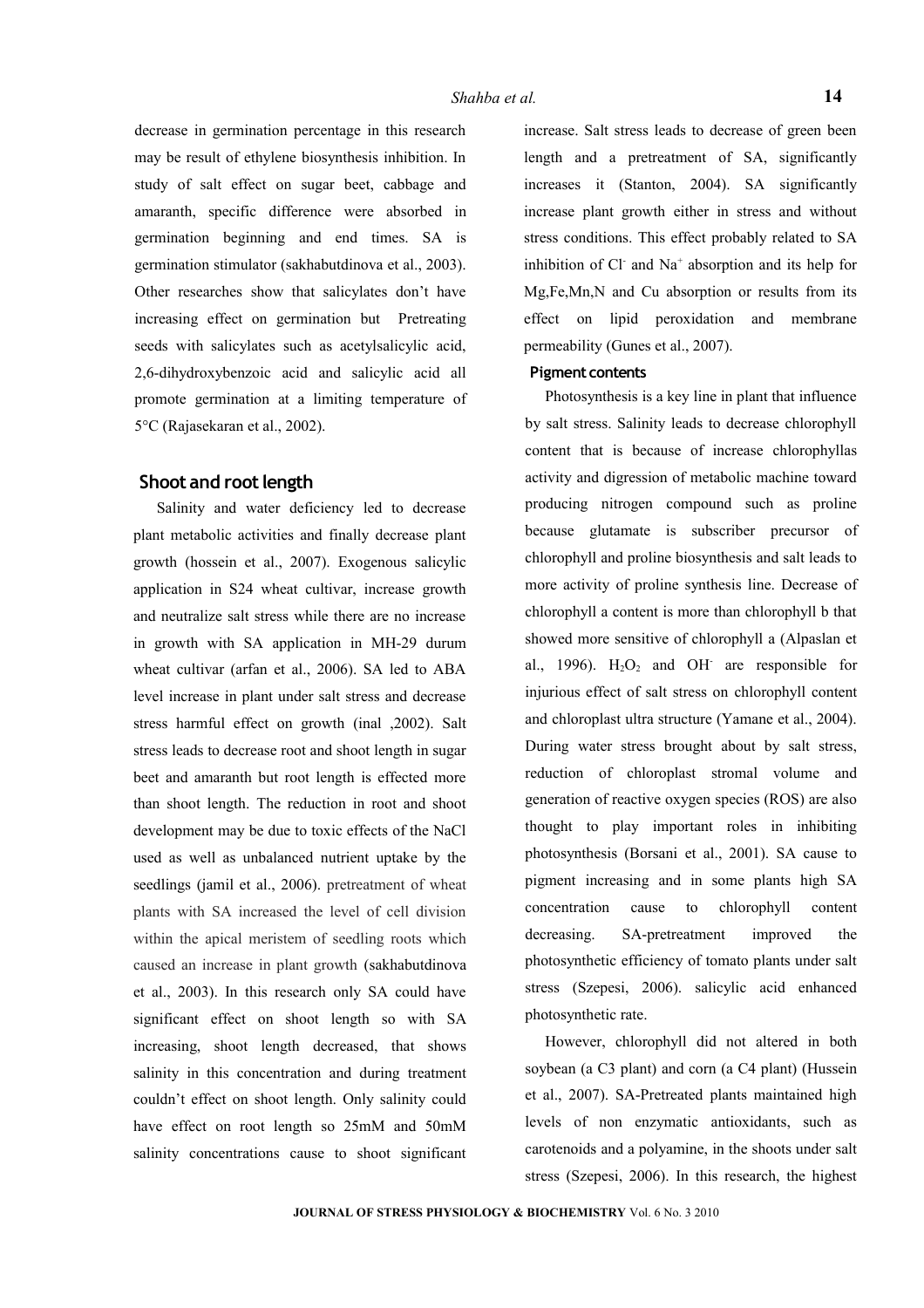amount of a,b and total chlorophylls were showed in 50 mM salinity level. 1 and 1.5 mM SA concentrations respectively cause to decrease and increase in chlorophyll amount. Carotenoid amount also was least in high salinity levels (75 and 100 mM) and highest carotenoid amount was in 50 mM salinity concentration and SA in all of salinity levels unless 50 mM leads to decrease in carotenoid amount. Stress with effect on lipo-oxigenase and peroxidase enzymes cause to chlorophyll catabolism induction and SA decrease activity of this enzymes. Decrease of chlorophyll content in high SA concentration probably is because of ABA accumulation. There are reports about beta-carotene degeneration because of salt stress (Trebitsh et al., 1993).

#### **REFERENCES**

- Alpaslan, M., Gunes, A. and Inal, A., (1996). "Effects of salinity on stomatal resistans , proline , mineral composition of pepper". J. of Plant Nutrition, 12(3):415-422.
- Arfan, M., Arthar, R. and Ashraf, M., (2006). "Does exogenous application of Salicylic acid through the rooting media modulate growth and photosynthetic capacity two differently adopted durum wheat cultivars under salt stress". J. Plant Physiol. In press.
- Borsani, O., Valpuesta, V. and Botella, M.A., (2001). "Evidence for a Role of Salicylic Acid in the Oxidative Damage Generated by NaCl and smotic Stress in Arabidopsis Seedlings", Plant Physiology, 126: 1024– 1030.
- Dantas BF, Ribeiro LDS, Aragao CA (2005). "Physiological response of cowpea seeds to salinity stress". Rev Bras Sementes. 27: 144- 148.
- Gunes, Y., Inal, A., Alpaslan, M., Eraslan, F., Bagci, E.G. and Cicek, G.N., (2007). "Salicylic acid induced changes on some physiological parameters symptomatic for oxidative stress and mineral nutrition in maize (Zea mays L.) grown under salinity". J. Plant Physiol. (In press)
- Hussein, M.M., Balbaa, L.K. and Gaballah, M.S., (2007). "Salicylic Acid and Salinity Effects on Growth of Maize Plants". Research Journal of Agriculture and Biological Sciences, 3(4): 321-328,.
- Inal, A., (2002). "Growth praline accumulatin and ionic relations of tomato (licopersicum esculentum L.) as influence by NaCl and Na2SO4 salinity". Turk j Bot , 26:285-290.
- Jamil, M. , Lee, D. B., Jung, K. Y., Ashraf, M., Lee, SH. C., and Rha, E.SH. (2006). "Effect of salt (NaCl) stress on germination and early seedling growth of four vegetables species". Central europian agricalture , 7(2):273-282.
- Lakshima, A., Ramanjulu, S. and Veeranjaneyulu, K., (1996). "Effect of NaCl on photosynthesis parameters in two cultivars of mulbery". Photosynthetica, 32:258-289.
- Lichtenthaler, H.K., (1987) "Chlorphylls and carotenoids: pigments of photosynthetic biomembranes". Methods nzymol., 148, 350- 382.
- Puppala, N., poindexterand, J. L. and Bhadwination, H. L., (1999). Evuluation of salinily tolerance of canola germination" Perspectives on New crops and New uses , 251-253.
- Rajasekaran, L.R., Stiels, A. and Caldwell, C.D., (2002). "Stand establishment in processing carrots: Effects of various temperature regimes on germination and the role of salicylic acid in promoting germination at low temperatures". Canadian j. of Sci.,82:443-500.